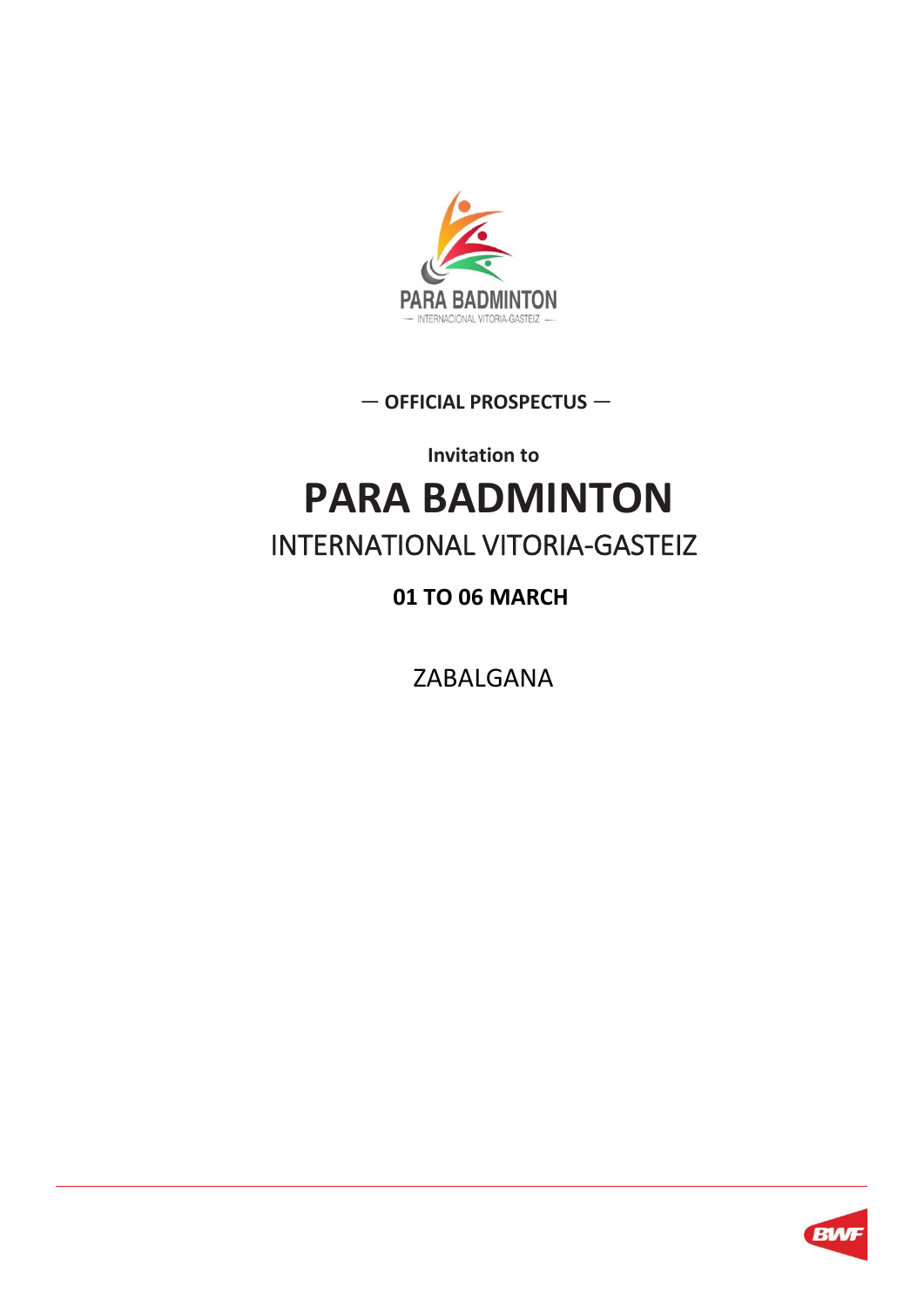### **1. General Detail**

| <b>Organiser</b>             | Federación Español de Badminton<br>C/ Ferraz 16, 5º. Zip Code 28008 Madrid, Spain<br>parabadminton.internacional@badminton.es                                                                                                                                                                                                                                                                                                                     |
|------------------------------|---------------------------------------------------------------------------------------------------------------------------------------------------------------------------------------------------------------------------------------------------------------------------------------------------------------------------------------------------------------------------------------------------------------------------------------------------|
| <b>Sanction</b>              | <b>Badminton World Federation</b>                                                                                                                                                                                                                                                                                                                                                                                                                 |
| <b>Competition Dates</b>     | Tuesday 1 to 6 March 2022                                                                                                                                                                                                                                                                                                                                                                                                                         |
| <b>Competition</b><br>Venue  | Cenetro Civico de Zabalgana (Zabalgana Civic Centre)<br>Address: Juan Gris street 4,<br>Postal Code: 01015<br>Country: Spain<br>Venue website: www.website.com (if applicable)<br>Google Maps Link: https://goo.gl/maps/3cGUkM4pMGHqX8DL9                                                                                                                                                                                                         |
| <b>Referee Team</b>          | Referee:<br>Enrique Charadan (CUB) / Email: charadanpierre@gmail.com<br><b>Deputy Referees:</b><br>Ivanka Pokorni (CRO) / Email: ivpokorni@gmail.com<br><b>Local Deputy Referee:</b><br><b>TBD</b><br><b>Technical Delegate</b><br><b>TBD</b>                                                                                                                                                                                                     |
| <b>Chief Classifier</b>      | Dr Shamsul Azhar Shah (MAS) / Email: classification@bwf.sport                                                                                                                                                                                                                                                                                                                                                                                     |
| <b>Useful Contacts</b>       | Tournament Director: Dina Abouzeid<br>parabadminton.spanishinternational@badminton.es<br>Accommodation and Transport: Ruben Salazar<br>r.salazar@masquesoluciones.es<br>Visa (supporting letters)<br>parabadminton.spanishinternational@badminton.es                                                                                                                                                                                              |
| <b>Insurance</b><br>coverage | Players and all members of the national delegation shall hold valid insurance for damages of<br>any nature caused to third parties. Such insurance shall cover bodily injury, including medical<br>and hospitalisation expenses incurred in the host country, as well as all expenses and costs<br>associated to repatriating the injured party to its country of residence.                                                                      |
| <b>Indemnity</b>             | To the extent permitted by applicable law, all players and members of the national delegation<br>shall release the BWF, the Tournament Organiser, and their respective officers, officials,<br>employees, agents and representatives, from any and all liability, damage, loss, cost or<br>expense that such players and members of the national delegation may incur as a result or in<br>connection with their participation to the Tournament. |

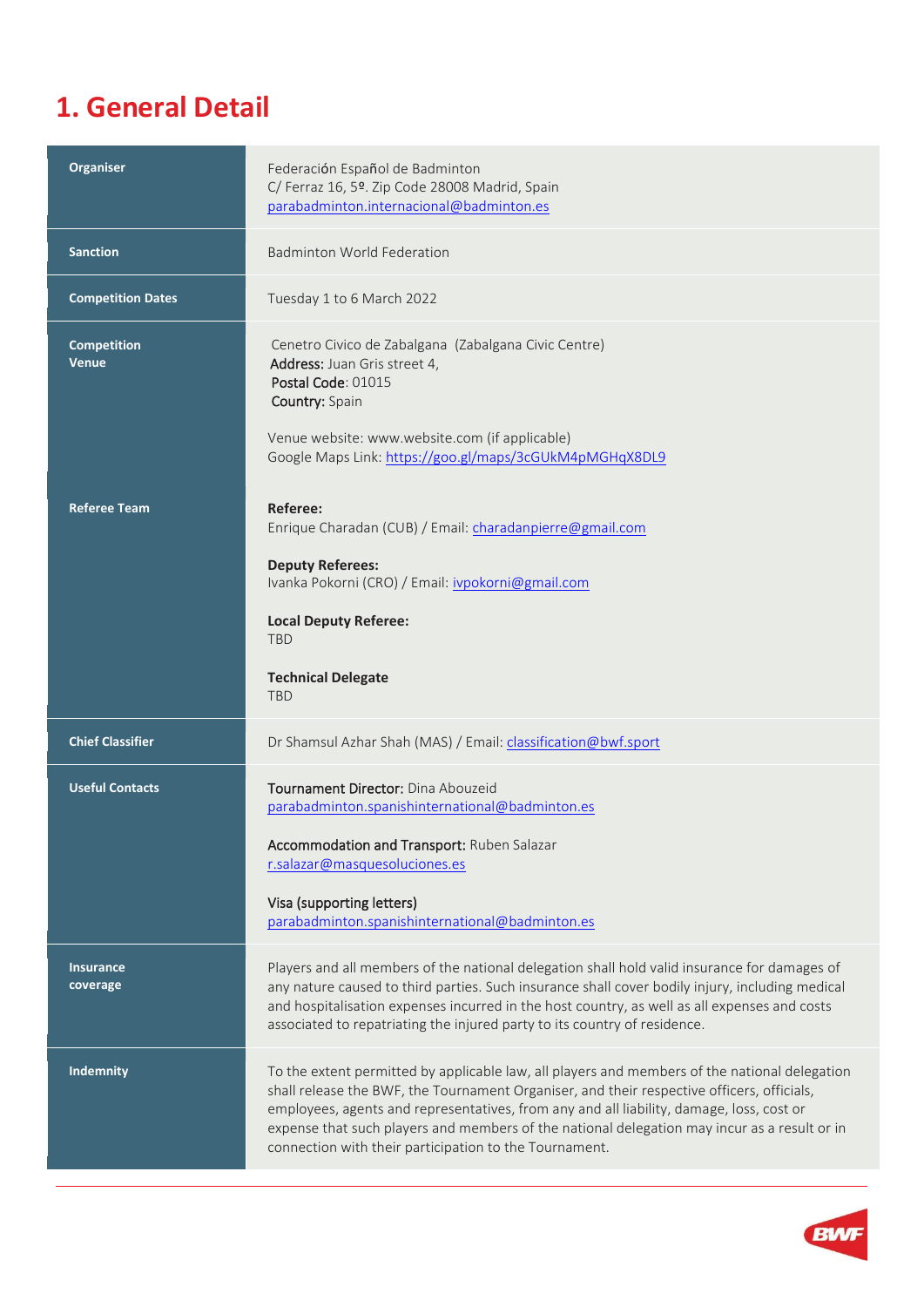**Participant Agreement for Use of Photographs and Videos**

Players and all members of the national delegation shall agree to give the BWF and the Tournament Organiser full television and motion picture rights, including permission to film players and members of the national delegation during all matches and activities around the Tournament, for any commercial, news or other purpose together with the right to transfer such right, including without compensation.

### **2. Entry Details**

| <b>Entry Fees</b>                             | Euro 110 per player<br>Euro 75 per team official                                                                                                                                                                                                        |                                                                                                                                                                                                                                                                                                                                                                                                                                                                                                                                                        |  |
|-----------------------------------------------|---------------------------------------------------------------------------------------------------------------------------------------------------------------------------------------------------------------------------------------------------------|--------------------------------------------------------------------------------------------------------------------------------------------------------------------------------------------------------------------------------------------------------------------------------------------------------------------------------------------------------------------------------------------------------------------------------------------------------------------------------------------------------------------------------------------------------|--|
|                                               | Entry fees are non-refundable if the person is classified as NE. Fees are refunded if there are not enough<br>Entries to have a competition. Payment of entry fee is required before an athlete or team officials can<br>participate in the tournament. |                                                                                                                                                                                                                                                                                                                                                                                                                                                                                                                                                        |  |
|                                               | The amount of entry fee stated above is payable whether or not athletes/team uses the official transportation<br>provided as it also coviers the operations of the tournament.                                                                          |                                                                                                                                                                                                                                                                                                                                                                                                                                                                                                                                                        |  |
|                                               | Please email the host in order to get an invoice and to make payments. Participants will pay the costs of bank<br>transfer.                                                                                                                             |                                                                                                                                                                                                                                                                                                                                                                                                                                                                                                                                                        |  |
|                                               | Contact the host via Dina Abouzeid - parabadminton.spanishinternational@badminton.es                                                                                                                                                                    |                                                                                                                                                                                                                                                                                                                                                                                                                                                                                                                                                        |  |
|                                               | Payments of entry fee should be made by 14 February 2022                                                                                                                                                                                                |                                                                                                                                                                                                                                                                                                                                                                                                                                                                                                                                                        |  |
| <b>Regulations</b><br>(Conditions<br>of Play) | the Tournament Referee will be final.<br>virtual advertising on TV courts, as per GCR 21.7.                                                                                                                                                             | This tournament will be run in accordance with, but not limited to, the Badminton World Federation (BWF)<br>Statutes, General Competition Regulations (GCR), Para Badminton General Competition Regulations<br>(PBGCR) and BWF Para Badminton World Circuit Regulations. In the event of any dispute, the decision of<br>This tournament will strictly enforce the Clothing, Equipment, and Advertising Regulations as outlined in the<br>BWF PBGCR. This includes restrictions of certain colours for shirts, shorts, and skirts to avoid issues with |  |
| <b>Scoring</b><br>System                      | Best of three games to 21 points, as per the Laws of Badminton (BWF Statute 4.1)                                                                                                                                                                        |                                                                                                                                                                                                                                                                                                                                                                                                                                                                                                                                                        |  |
| <b>Key Dates</b>                              | <b>Entry Deadline</b>                                                                                                                                                                                                                                   | Tuesday 1 February 2022                                                                                                                                                                                                                                                                                                                                                                                                                                                                                                                                |  |
|                                               | <b>World Ranking Date for M&amp;Q Report</b>                                                                                                                                                                                                            | <b>TBD</b>                                                                                                                                                                                                                                                                                                                                                                                                                                                                                                                                             |  |
|                                               | <b>Publication Date for M&amp;Q Report</b>                                                                                                                                                                                                              | <b>TBD</b>                                                                                                                                                                                                                                                                                                                                                                                                                                                                                                                                             |  |
|                                               | <b>World Ranking Date of Seeding Report</b>                                                                                                                                                                                                             | <b>TBD</b>                                                                                                                                                                                                                                                                                                                                                                                                                                                                                                                                             |  |
|                                               | <b>Publication Date for Seeding Report</b>                                                                                                                                                                                                              | <b>TBD</b>                                                                                                                                                                                                                                                                                                                                                                                                                                                                                                                                             |  |
|                                               | Last Date to Withdraw without Penalty                                                                                                                                                                                                                   | Monday 14 February 2022                                                                                                                                                                                                                                                                                                                                                                                                                                                                                                                                |  |
|                                               | <b>Draw Date</b>                                                                                                                                                                                                                                        | Monday 28 February 2022                                                                                                                                                                                                                                                                                                                                                                                                                                                                                                                                |  |

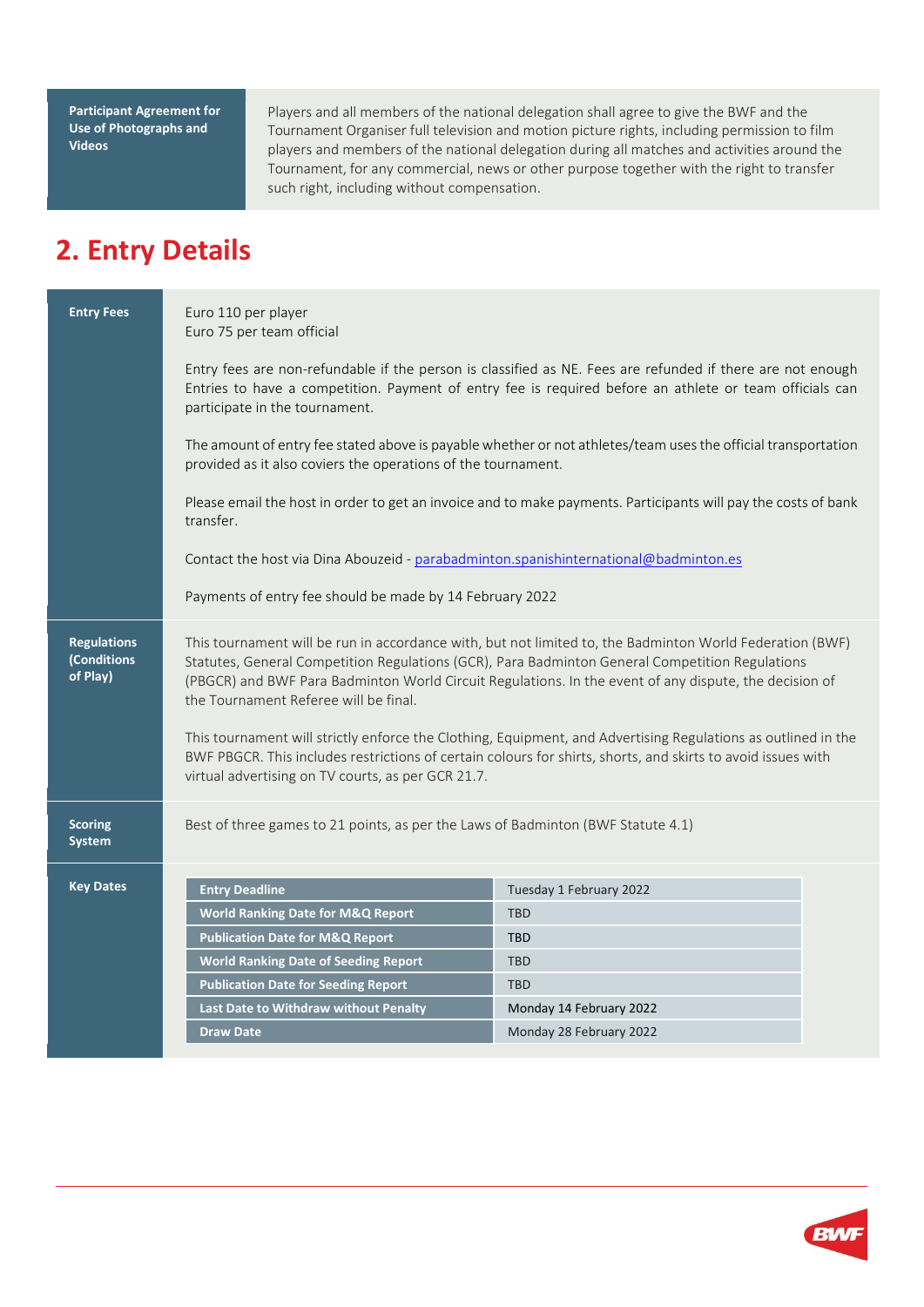**Draws**

| <b>Events</b>   | <b>Wheelchair classes</b> |                                        | <b>Standing classes</b>                            |                                                              |             | <b>Short</b><br><b>Stature</b> |
|-----------------|---------------------------|----------------------------------------|----------------------------------------------------|--------------------------------------------------------------|-------------|--------------------------------|
|                 | <b>WH1</b>                | <b>WH 2</b>                            | SL <sub>3</sub>                                    | <b>SL4</b>                                                   | <b>SU 5</b> | SH <sub>6</sub>                |
| Men's Singles   | ⊠                         | ⊠                                      | $\boxtimes$                                        | $\boxtimes$                                                  | $\boxtimes$ | ⊠                              |
| Women's Singles | ⊠                         | $\boxtimes$                            | $\boxtimes$                                        | $\boxtimes$                                                  | $\times$    | $\boxtimes$                    |
| Men's Doubles   |                           | $0 \leftarrow \boxtimes \rightarrow 0$ | $\oslash \leftarrow \boxtimes \rightarrow \oslash$ |                                                              | O(X)        | ⊠                              |
| Women's Doubles |                           | $0 \leftarrow \boxtimes \rightarrow 0$ |                                                    | $\circledcirc \leftarrow \boxtimes \rightarrow \circledcirc$ |             | ⊠                              |
| Mixed Doubles   | $\circledcirc$            | $\rightarrow$ 0<br>$\bowtie$           | $\oplus$                                           | $\rightarrow$ 4<br>$\bowtie$                                 |             |                                |

|                | The following rule will apply for doubles and mixed: |                        |                              |                                                                    |                                                 |
|----------------|------------------------------------------------------|------------------------|------------------------------|--------------------------------------------------------------------|-------------------------------------------------|
| Sign           | Event                                                | <b>Sport Class</b>     | <b>Points</b>                | <b>Combinations</b><br><b>Permitted</b>                            | <b>NOT Allowed</b>                              |
| $\circled{1}$  | Men's Double<br>Women's Double<br>Mixed Double       | <b>WH 1 &amp; WH 2</b> | A <b>maximum</b> of 3 points | WH $1 + WH$ 2<br>$(WH 1 + WH 1)$                                   | $WH 2 + WH 2$                                   |
| $^{\circledR}$ | Men's Doubles                                        | SL 3 & SL 4            | A <b>maximum</b> of 7 points | $SL$ 3 + $SL$ 4<br>$(SL 3 + SL 3)$                                 | $SL 4 + SL 4$<br>$SL$ 3 + SU 5<br>$SL 4 + SU 5$ |
| $\circled{3}$  | Men's Doubles                                        | SU <sub>5</sub>        | No limitation                | $SU 5 + SU 5$<br>(or all other<br>combinations)                    |                                                 |
| $\circled{4}$  | Women's Doubles<br>Mixed Doubles                     | SL 3 to SU 5           | A <b>maximum</b> of 8 points | $SL$ 3 + SU 5<br>$SL 4 + SL 4$<br>$(SL 3 + SL 4)$<br>$SL_3 + SL_3$ | $SL 4 + SU 5$<br>$SU 5 + SU 5$                  |

**Minimum entries**

**Online Entry – Internation al Entries**

If there are less than four (4) entries or less than two (2) represented countries in a particular event, then events may be combined – Sport Classes and or men & women – in accordance with Para-Badminton General Competition Regulation 9.1.4 and 9.1.5

Entries for this tournament must be done by the Member Association using the BWF Online Group Entry system, using the following link:

<https://bwfpara.tournamentsoftware.com/tournament/AE673666-5BAA-4AEB-A858-9AF3644A83C6>

If the Member Association requires a username and password to access the system, please contact the BWF at the following email address: [s.ramachandran@bwfbadminton.org](mailto:s.ramachandran@bwfbadminton.org) o[r hj.yee@bwfbadminton.org](mailto:hj.yee@bwfbadminton.org)

The entry deadline is Tuesday, 1 February 2022 at 23:59, BWF Headquarters time (+08:00 hrs GMT). Late entries will not be accepted.

After the entry deadline, the BWF Online Group Entry System will send notification to all participating Member Associations confirming receipt of final entries.

Receipt of this notification is the conclusive evidence of receipt of entries before the deadline.

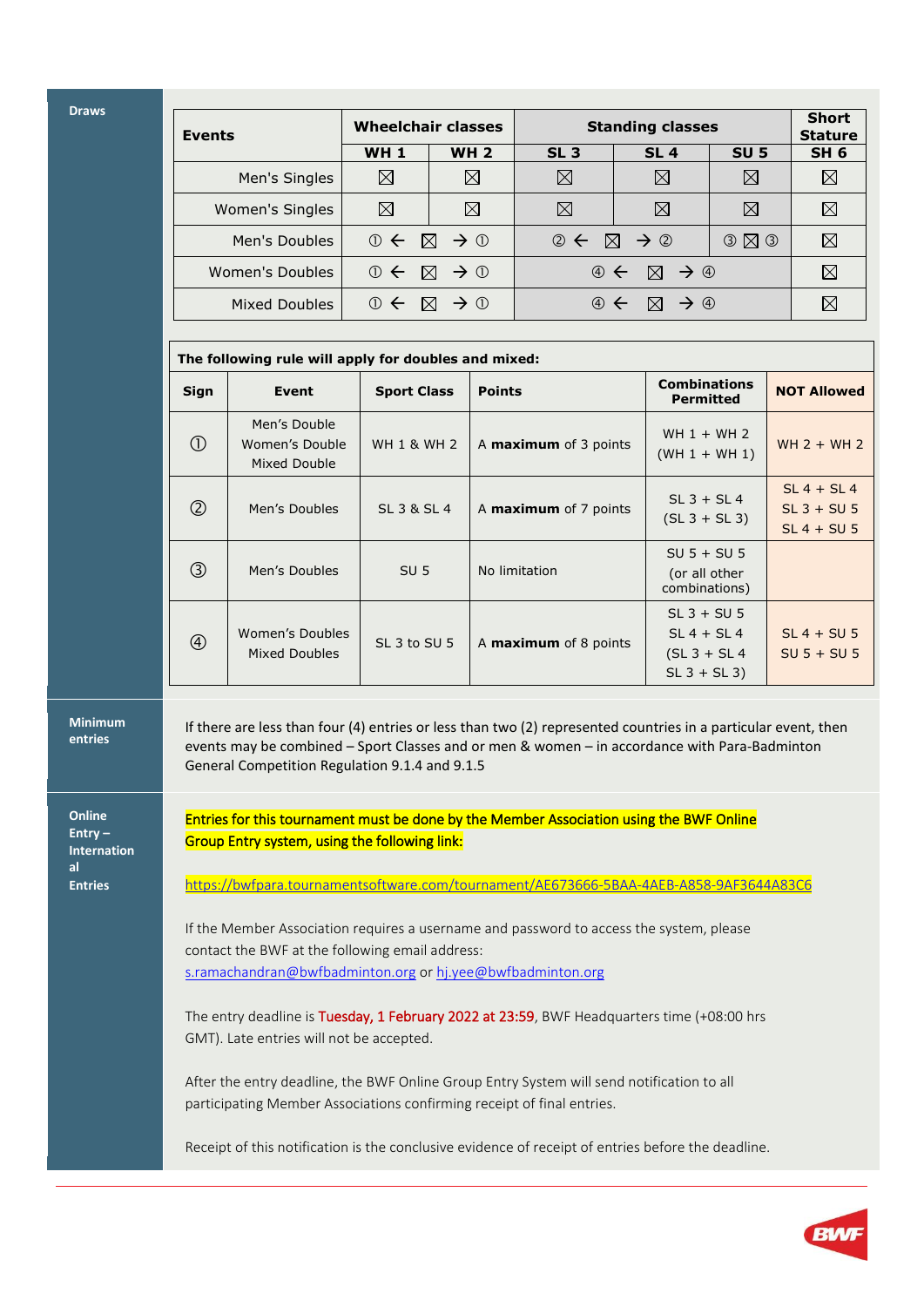|                       | Member Associations should contact BWF immediately if such notice is not received by<br>Wednesday, 2 February at 12:00 hrs BWF Headquarters time.<br>If no objection is received by BWF by Thursday, 3 February at 23:59 hrs BWF Headquarters<br>time, the entries shall be deemed to be correct. No complaints/objections will be entertained<br>after this point. |
|-----------------------|---------------------------------------------------------------------------------------------------------------------------------------------------------------------------------------------------------------------------------------------------------------------------------------------------------------------------------------------------------------------|
| <b>Classification</b> | Any new player wishing to participate in this tournament will need to be classified according to the BWF<br>Para-Badminton Classification Regulations.                                                                                                                                                                                                              |
|                       | Players with a Sport Class Status N, R, or FRD (Fixed Review Date) must take part in Classification / Player<br>Evaluation at the tournament.                                                                                                                                                                                                                       |
|                       | The medical forms for players with Sport Class Status N, R, or FRD must be submitted together with the<br>entries and should be emailed to classification@bwf.sport                                                                                                                                                                                                 |
|                       | Player Medical Information Form and Player Evaluation Consent Form can be downloaded from the BWF<br>website (link)                                                                                                                                                                                                                                                 |
|                       | Please submit your forms by:<br>Tuesday 8 February (11:59 PM Kuala Lumpur time)                                                                                                                                                                                                                                                                                     |
|                       | You must confirm with the Chief Classifier of your document submission. Failure to submit classification<br>forms by the date stated above may affect the entry of the player.                                                                                                                                                                                      |
|                       | See PBGCR Section 5.5.5 - Para-Badminton Classification Regulations -<br>http://bwfcorporate.com/statutes/)                                                                                                                                                                                                                                                         |
| <b>Withdrawals</b>    | The management of withdrawals will be run in accordance with BWF PBGCR 13 and 14                                                                                                                                                                                                                                                                                    |
|                       | Member Associations can withdraw their entries through the BWF Online Group Entry system until the last<br>date of withdrawal without penalty (see Key Dates Section).                                                                                                                                                                                              |
|                       | Withdrawals made after this date will incur a penalty in accordance with the BWF Table of Offences and<br>Penalties (BWF Statute 2.6).                                                                                                                                                                                                                              |
|                       | Please ensure that the Tournament Referee and Host Organiser are notified immediately in writing, clearly<br>stating the reason for the withdrawal.                                                                                                                                                                                                                 |
|                       | If a Member Association needs to withdraw any entries once players have arrived in the host city,<br>notification of withdrawal must be made by the Team Manager in person to the Tournament Referee, or<br>Deputy Referee(s), and must also be confirmed in writing to:                                                                                            |
|                       | Referee: Enrique Charadan (CUB); Email: charadanpierre@gmail.com<br>Technical Delegate: TBD; Email: TBD                                                                                                                                                                                                                                                             |
|                       | Host Organiser Contact: Dina Abouzeid; Email: parabadminton.spanishinternational@badminton.es                                                                                                                                                                                                                                                                       |

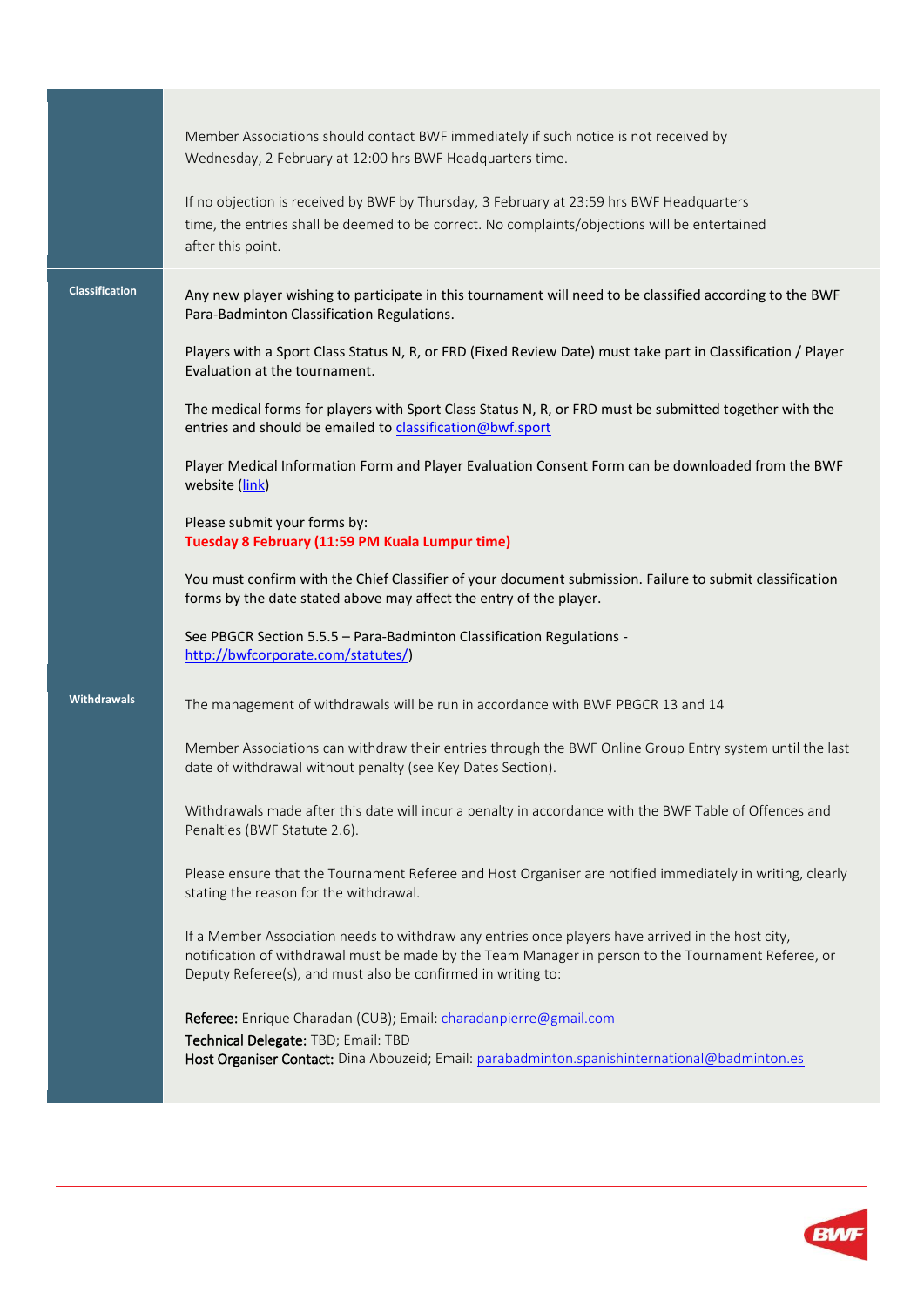## **3. Tournament Details**

| <b>Competition Schedule</b>  |                                                                                                                                  |                |              |       |
|------------------------------|----------------------------------------------------------------------------------------------------------------------------------|----------------|--------------|-------|
|                              | Day                                                                                                                              | Event          | <b>Start</b> | End   |
|                              | Tuesday<br>1st March                                                                                                             | MS/WS/MD/WD/XD | 09:00        | 21:00 |
|                              | Wednesday<br>2 <sup>nd</sup> March                                                                                               | MS/WS/MD/WD/XD | 09:00        | 21:00 |
|                              | Thursday<br>3rd March                                                                                                            | MS/WS/MD/WD/XD | 09:00        | 21:00 |
|                              | Friday<br>4 <sup>th</sup> March                                                                                                  | MS/WS/MD/WD/XD | 09:00        | 21:00 |
|                              | Saturday<br>5 <sup>th</sup> March                                                                                                | MS/WS/MD/WD/XD | 09:00        | 21:00 |
|                              | Sunday<br>6 <sup>th</sup> March                                                                                                  | MS/WS/MD/WD/XD | 09:00        | 15:00 |
|                              | Times and order of play may be changed at the discretion of the Tournament Referee and BWF<br>and all end times are approximate. |                |              |       |
| <b>Official Shuttle</b>      | YONEX AS 30                                                                                                                      |                |              |       |
| <b>Number of courts</b>      | 7 courts (4 Standing + 3 Wheelchair)                                                                                             |                |              |       |
| <b>Wheelchair floor type</b> | WOODEN                                                                                                                           |                |              |       |
| <b>Player Facilities</b>     | <b>Stringing Services:</b><br>• Location: TBD<br>· Schedule: TBD<br>• Cost: TBD<br>• Other: TBD                                  |                |              |       |
|                              | Wheelchair & Prosthetic Repair Services:<br>• Location: TBD                                                                      |                |              |       |
|                              | · Schedule: TBD                                                                                                                  |                |              |       |
|                              | • Cost: TBD                                                                                                                      |                |              |       |
|                              | • Other: TBD                                                                                                                     |                |              |       |

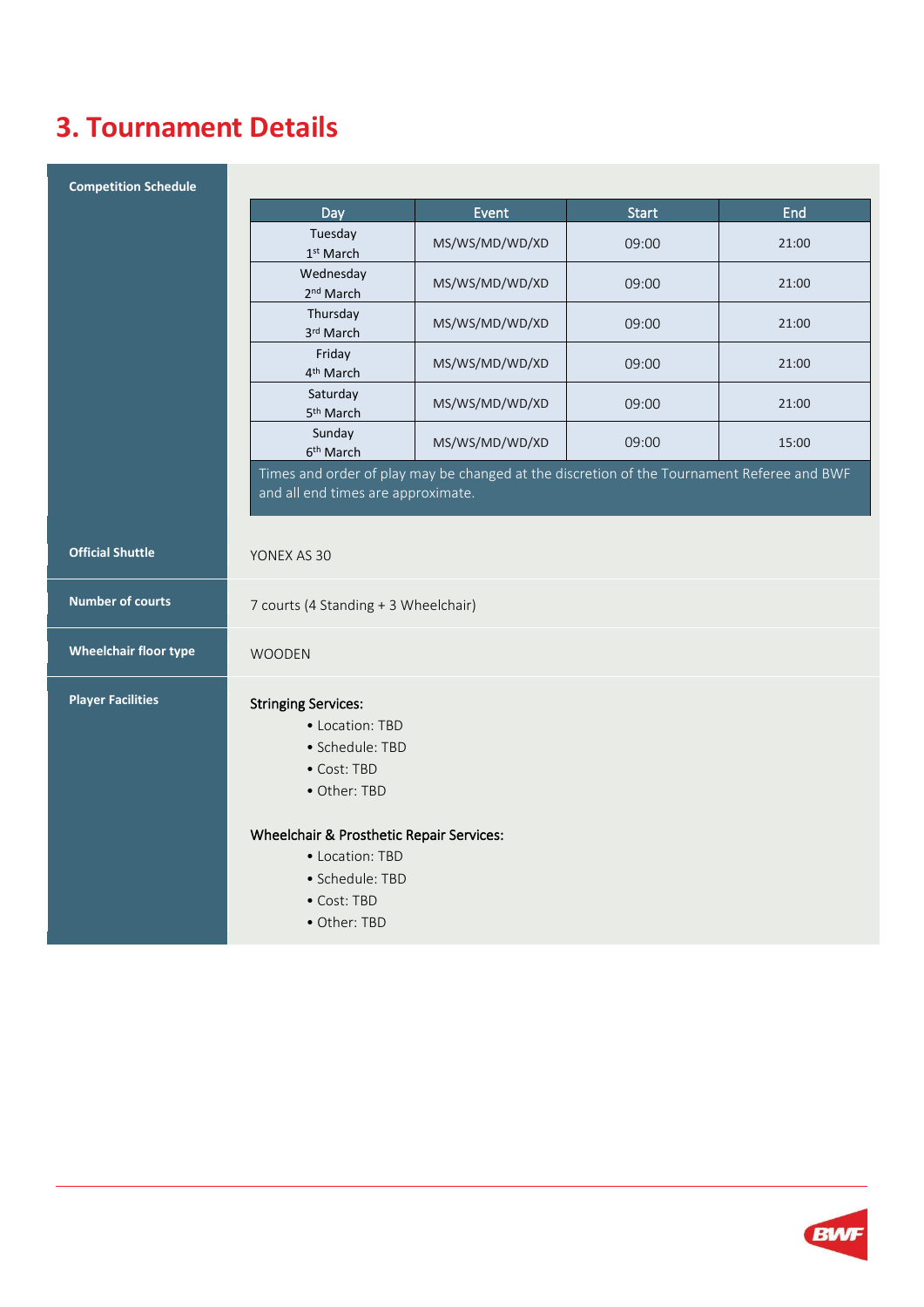| Team Managers'<br><b>Meeting</b>         | The Team Managers' Meeting will be held at the following:<br>Date: Monday 28 <sup>th</sup> February<br>Time: 15:30 hrs<br>Location: Competition venue, Juan Gris street 4<br>It is mandatory for all participating Member Associations (represented by designated Team<br>Manager) to attend the Team Managers' Meeting. Member Associations will be penalised for<br>failing to attend, in accordance with the BWF Table of Offences and Penalties (Para Badminton)<br>(BWF Statute 2.6).<br>Member Associations are allowed to request representation by another Member Association,<br>provided that the Tournament Referee is notified in advance and approves.                                                                                         |                                                                                         |                                                                                                                                                                                                        |
|------------------------------------------|-------------------------------------------------------------------------------------------------------------------------------------------------------------------------------------------------------------------------------------------------------------------------------------------------------------------------------------------------------------------------------------------------------------------------------------------------------------------------------------------------------------------------------------------------------------------------------------------------------------------------------------------------------------------------------------------------------------------------------------------------------------|-----------------------------------------------------------------------------------------|--------------------------------------------------------------------------------------------------------------------------------------------------------------------------------------------------------|
| <b>Umpire Briefing</b>                   | The Umpire Briefing will be held at the following:<br>· Date: Monday 28th February<br>• Time: 16:00 hrs                                                                                                                                                                                                                                                                                                                                                                                                                                                                                                                                                                                                                                                     | • Location: Cenetro Civico de Zabalgana (Zabalgana Civic Centre)                        |                                                                                                                                                                                                        |
| <b>Presentation</b><br><b>Ceremonies</b> | All prize ceremonies will take place on Sunday, 6th March 2022, immediately after the conclusion<br>of final matches. Medals/trophies/other will be presented to all champions, finalists, and semi<br>finalists<br>In accordance with Player Commitment Regulations (BWF Statue 5.3.6), all players participating<br>in the finals of a tournament must attend the final ceremonies directly after the match or must<br>follow the instructions given by the organisers regarding ceremony protocol.<br>No equipment, including rackets and flags, are allowed to be brought onto the podium.<br>Clothing worn during the ceremony must be in accordance with the BWF GCR. Wheelchair<br>players are required to attend the ceremony in their wheelchairs. |                                                                                         |                                                                                                                                                                                                        |
| <b>Accreditation</b>                     | Access to Tournament venues and other services is provided through personalised and<br>photographic accreditation.<br><b>Number of Member</b><br><b>Association Players</b><br>Three or less<br>Four to Seven<br>Eight to 15<br>16 or more<br>Please contact s.sabron@bwfbadminton.org.<br>occasion, charged to the respective Member Association.<br>The tournament reserves the right to refuse entry into any accredited venue or area or service                                                                                                                                                                                                                                                                                                        | <b>Number of Team Officials</b><br><b>Accreditations</b><br>$\mathbf{1}$<br>3<br>4<br>5 | Any additional team officials that teams would like to bring will require the approval of the BWF.<br>The price of entry fee is chargeable to replace any lost or damaged accreditation passes on each |

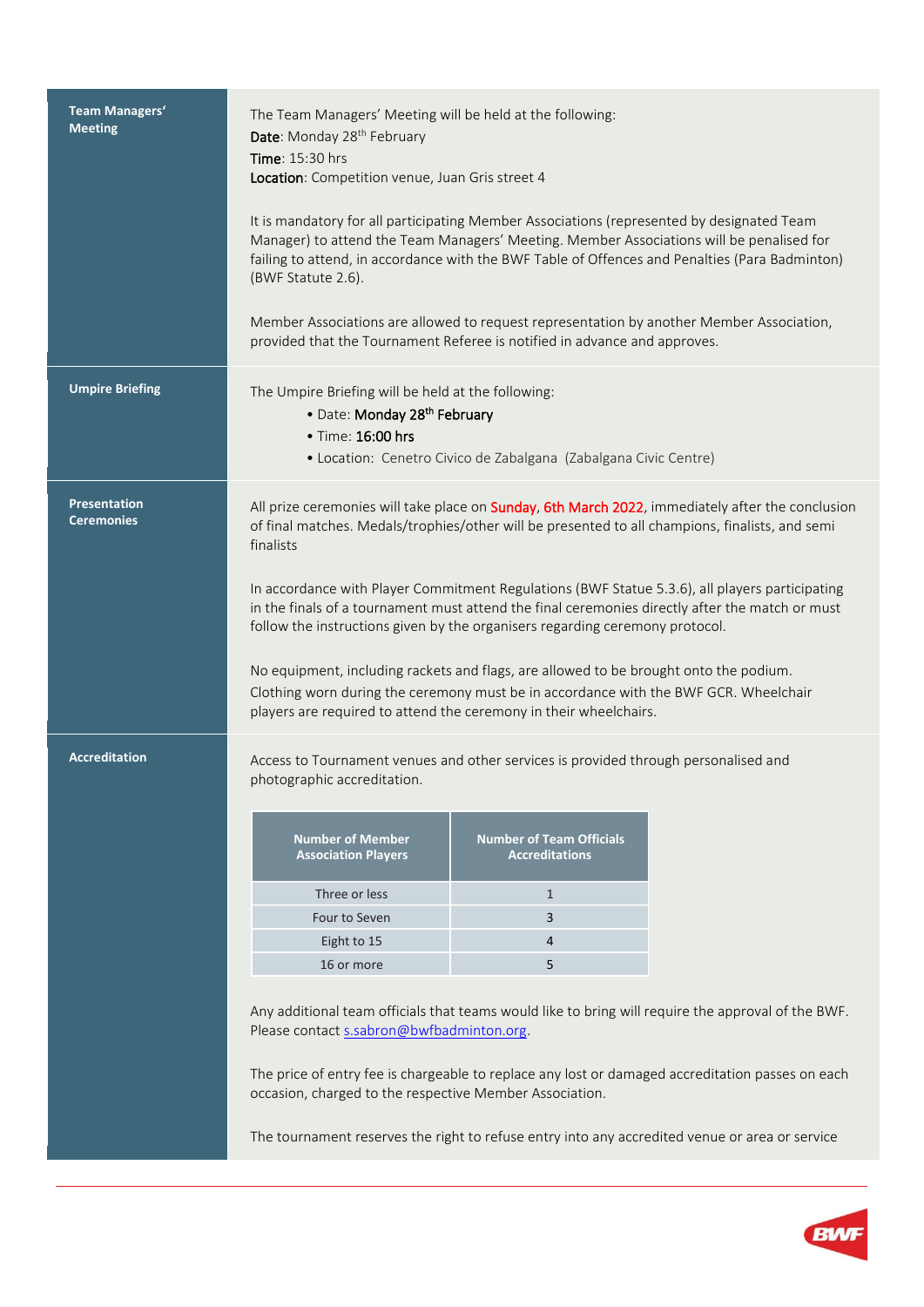|                                                                                       | (e.g. transportation) as a result of damaged or missing accreditation.                                                                                                                                                                             |
|---------------------------------------------------------------------------------------|----------------------------------------------------------------------------------------------------------------------------------------------------------------------------------------------------------------------------------------------------|
|                                                                                       | The fraudulent use of accreditation is strictly prohibited, and will result in access rights being<br>removed, and penalties being applied.                                                                                                        |
| <b>Medical Services</b>                                                               | A medical officer will be available during the tournament.                                                                                                                                                                                         |
| <b>Anti-Doping</b>                                                                    | Doping control in badminton, in accordance with BWF Anti-Doping Regulations, is conducted out-<br>of-competition and in-competition with the collection of urine and/or blood samples.                                                             |
|                                                                                       | Athletes are responsible for any substance found in their body. Before an athlete takes any<br>medication, they should check with their doctor, and if necessary, get a Therapeutic Use<br>Exemption (TUE).                                        |
|                                                                                       | For more information about anti-doping, please visit the BWF website:                                                                                                                                                                              |
|                                                                                       | https://corporate.bwfbadminton.com/integrity/anti-doping-overview/                                                                                                                                                                                 |
| <b>Badminton Integrity</b>                                                            | Section 2.4 of the BWF Statutes (Code of Conduct in Relation to Betting, Wagering and Irregular<br>Match Results) relates to anti-corruption and anti-match manipulation, and this code applies to<br>all participants at this tournament.         |
|                                                                                       | To protect the integrity of BWF sanctioned tournaments, participants are not allowed to bet in<br>any way on badminton matches, respect the principle of fair play, and shall not attempt to<br>influence the course or result of a game or match. |
|                                                                                       | Every person has an obligation to report to the BWF any approaches by anyone to gather inside<br>information or to change the outcome of a matches.                                                                                                |
|                                                                                       | For more information, please refer to BWF's website:                                                                                                                                                                                               |
|                                                                                       | https://corporate.bwfbadminton.com/integrity/anti-match-fixing-overview/                                                                                                                                                                           |
| <b>Compliance with</b><br><b>General Competition</b><br><b>Regulations Clause 7.9</b> | GCR 7.9:                                                                                                                                                                                                                                           |
|                                                                                       | "In making or authorising entries, the Member concerned is reconfirming its acceptance, and<br>acceptance by the Players being entered, of the BWF's regulations and Disciplinary processes."                                                      |

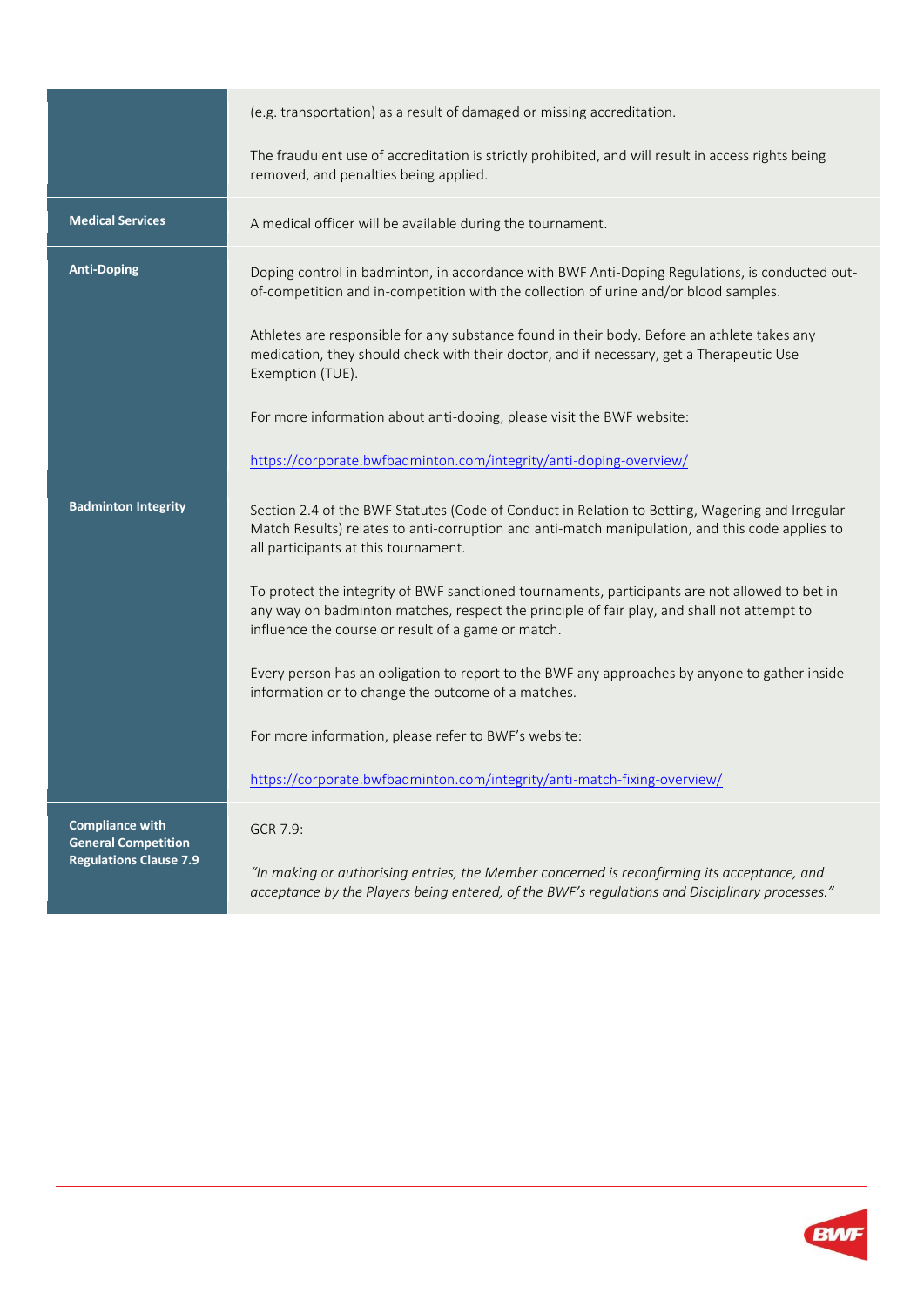### **4. Travel & Visa Details**

| <b>Transport</b>          | Complimentary transportation will be provided by the tournament between the official venues:<br>competition venue, official hotel(s), practice venue (if separate from the competition venue), and<br>the following transportation hubs:<br>• Bilbao Airport (BIO)<br>• Vitoria train station<br>• Vitoria Bus station<br>To request transportation, please complete and return the Transportation Request Form by<br>Friday 18 February 2022 to rsalazar@masquesoluciones.es<br><b>COORDINATOR'S NAME:</b> Ruben Salazar<br>PHONE NUMBER: +34 699363550                                                                                                                                                                                                                                                                                                                                                                                                                                              |
|---------------------------|-------------------------------------------------------------------------------------------------------------------------------------------------------------------------------------------------------------------------------------------------------------------------------------------------------------------------------------------------------------------------------------------------------------------------------------------------------------------------------------------------------------------------------------------------------------------------------------------------------------------------------------------------------------------------------------------------------------------------------------------------------------------------------------------------------------------------------------------------------------------------------------------------------------------------------------------------------------------------------------------------------|
| <b>Visas</b>              | If a visa is required to enter Spain, we can provide a letter of invitation to assist with your<br>application.<br>Please complete and return the Visa Support Request Form by Friday 4 February 2022<br>The tournament host and hosting Member Association will only communicate with a Member<br>Association, and the hosting Member Association will only provide a visa support letter if the<br>form is completed accurately and comprehensively, and supporting documentation is provided,<br>where requested.<br>The tournament host and hosting Member Association accepts no responsibility for withdrawals<br>made due to late or refused visa applications.<br>It is the responsibility of the Member Association to apply for the necessary visas in sufficient<br>time, and all matters should be directed to the Embassy in charge.<br>Any visa support letter issued by the tournament host does not guarantee entry into Spain; the<br>final decision is made the Government of Spain |
| <b>COVID-19 Protocols</b> | Notice<br>BWF or the host is not responsible for any tournament cost incurred by any participants should<br>the tournament is cancelled or postponed by the local authorities in Spain due but not limited to<br>COVID-19 reasons. Information published on this tournament invitation may be updated from<br>time to time until the tournament. Participants are required to follow the instructions of the local<br>authority, local organizing committee and BWF in regards to COVID-19 protocols.<br><b>Entry into Spain</b><br>1.<br>Please check this website for information on the requirements of entering Spain in relations<br>to COVID-19 protocols - link 1 and link 2<br>List of risk and high risk countries (which requires compliance of entry requirement before<br>being able to enter Spain) - Link. This list is valid until $23^{rd}$ January 2022.                                                                                                                             |

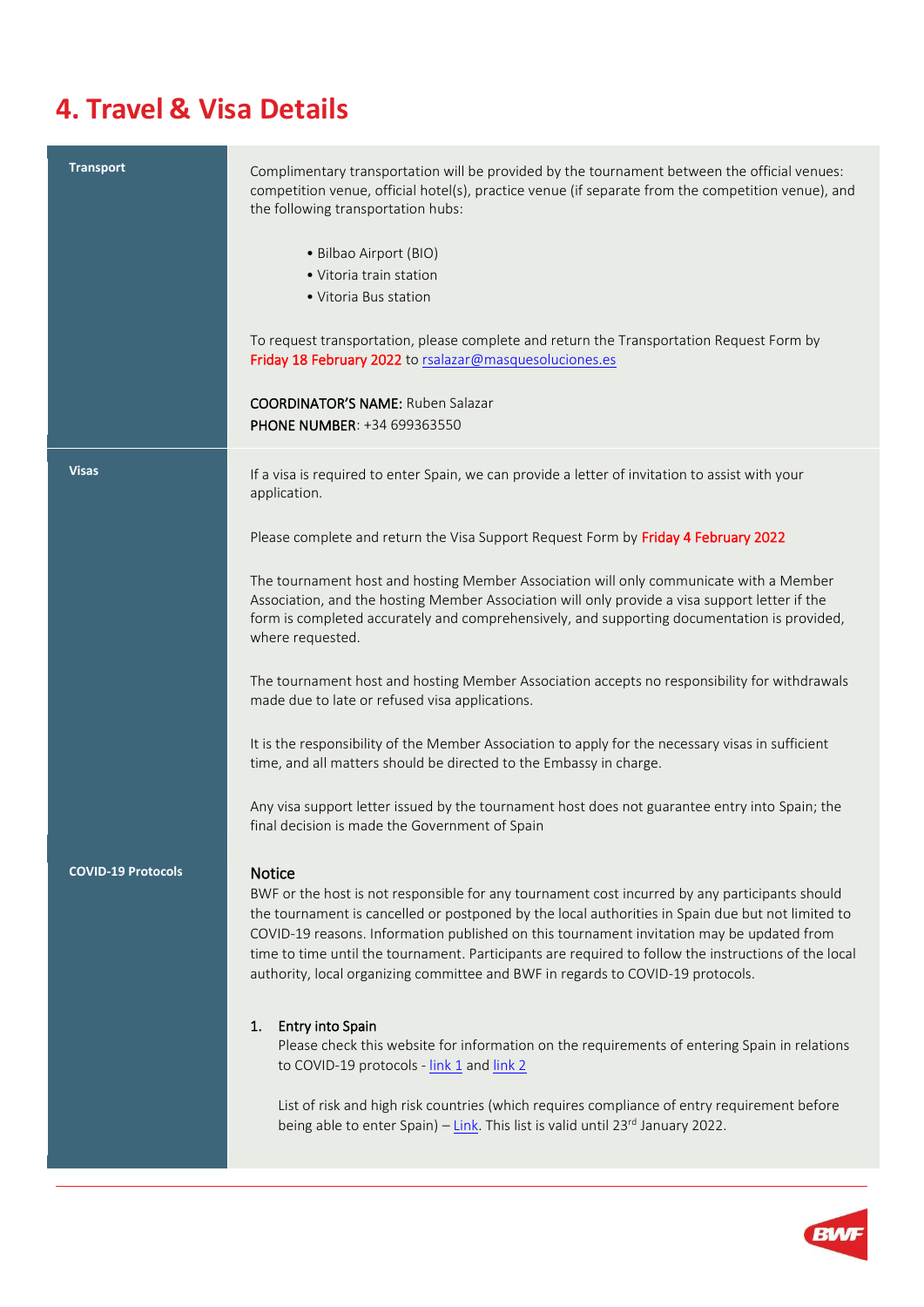Players are only allowed to move within the official hotel, official transportation and competition venue once arriving in Spain.

 Everyone is required to arrive and check in at the official hotels by Sunday 27 February 2022 before 6 PM.

All players and team entourage must submit a pre-arrival negative Covid-19 PCR test certificate with the test dated within  $48 - 72$  hours of arriving in Spain. This includes players living in Spain. Please send the test certificate to [s.sabron@bwfbadminton.org](mailto:s.sabron@bwfbadminton.org)

#### 2. COVID-19 Diagnostic test

COVID-19 testing program will be confirmed shortly, and the prospectus will be updated accordingly. Please see the tournament invitation for further details on COVID-19 protocols. It may be updated from time to time.

Any COVID diagnostic test required participants are required to do will be at the cost of the participants.

#### 3. Insurance

Players and all members of the national delegation shall hold valid insurance for damages of any nature caused to third parties. Such insurance shall cover bodily injury, including medical and hospitalisation expenses incurred in the host country, as well as all expenses and costs associated to repatriating the injured party to its country of residence. Insurance policy must cover any situation that includes COVID-19 hospitalization, quarantine and any other cost relating to it. The local organizing committee and BWF is not responsible for any insurance cost related to COVID-19 during the tournament.

#### 4. Hygiene practice

It is mandatory for all participants to wear masks at all times at the competition venue, during team managers meetings and classification. The local authority may require further mask mandates for outdoor. All participants should practice social distancing of 1.5m. Frequent hand washing is highly recommended.

#### 5. Positive test protocol

In the event of a positive test the participant and direct/close contacts are required to follow the instructions of the LOC, BWF and the local authorities at all times which may result in players being withdrawn from the tournament More information on these protocols will be released closer to the event.

#### 6. COVID-19 Protocol Related Penalties

BWF Special Table of Offences and Penalties Relating to breaches of COVID 19 Safety Protocols applies to this tournament. - [link.](https://extranet.bwfbadminton.com/docs/document-system/81/1466/1468/Section%202.5.1.%20Special%20Table%20of%20Offences%20and%20Penalties%20Relating%20to%20breaches%20of%20COVID19%20Safety%20Protocols.pdf) All participants at the tournament are bound by regulations set by the BWF, LOC and local government authorities in regards to COVID-19

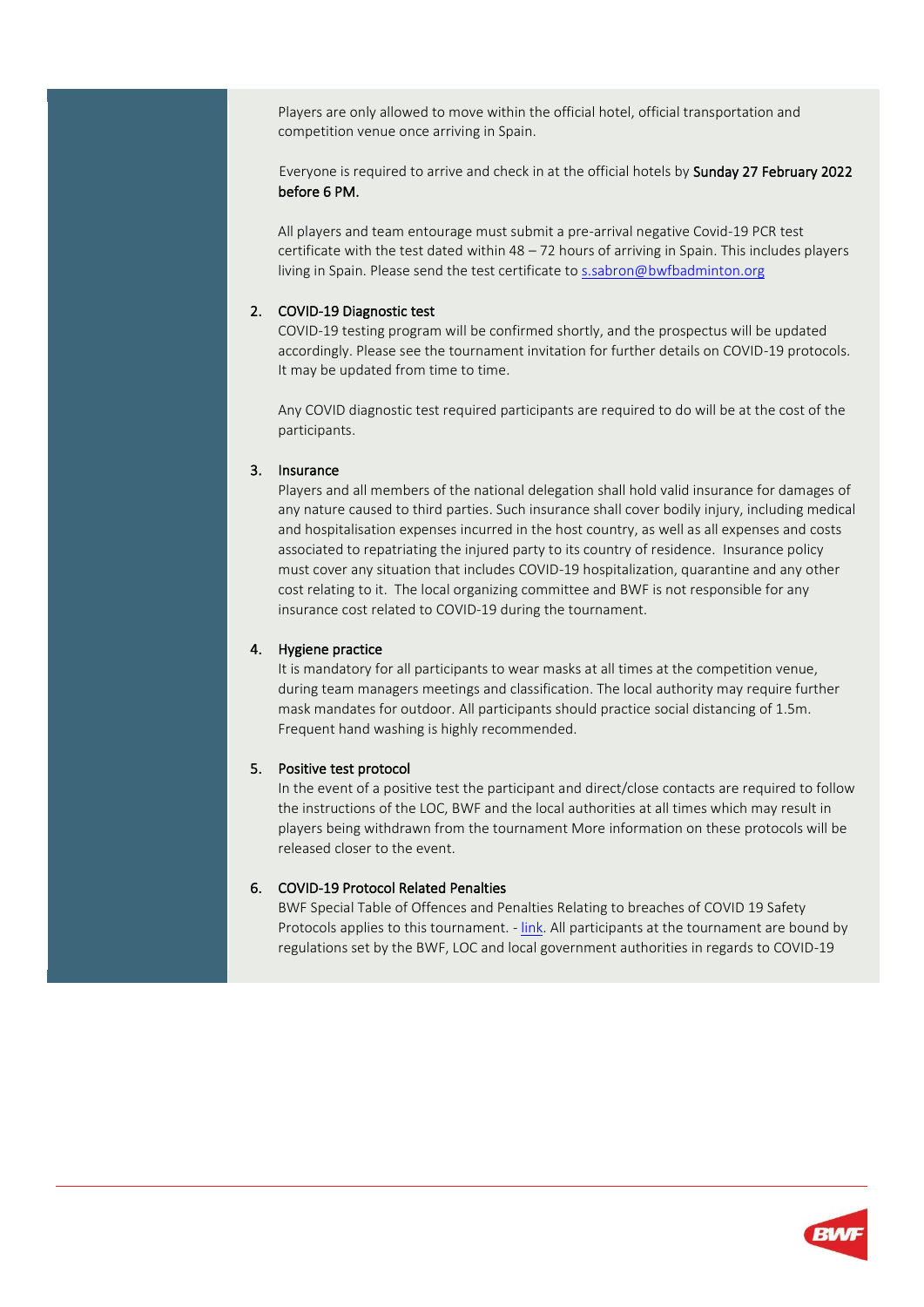### **5. Accommodation Details**

It is a condition of entry into the tournament that all players and team officials MUST stay in the official hotels listed below. Reservations MUST be done through the official travel agency of the host.

| Official hotel(s)              |                                                                                                              |  |
|--------------------------------|--------------------------------------------------------------------------------------------------------------|--|
| <b>Hotel Name</b>              | Gran Hotel Lakua (5 stars)                                                                                   |  |
| Address                        | Tarragona Kalea, 8, 01010 Gasteiz, Araba, Spain                                                              |  |
| <b>Rooms</b><br>available      | 90 rooms                                                                                                     |  |
| Wheelchair<br>Adapted<br>rooms | 4 adapted and all accessible                                                                                 |  |
| Rates                          | Single Room<br>$\bullet$<br>Euro 85 (Bed and Breakfast)<br>Euro 118 (Full Board)                             |  |
|                                | Double Room<br>Euro 65 per night/per person (Bed and Breakfast)<br>Euro 93 per night/per person (Full Board) |  |

| <b>Official hotel(s)</b>       |                                                                                                                           |  |
|--------------------------------|---------------------------------------------------------------------------------------------------------------------------|--|
| <b>Hotel Name</b>              | Gobeo Park, Vitoria Gasteiz (4 stars)                                                                                     |  |
| Address                        | Av. de Los Huetos, 48, 01010 Vitoria-Gasteiz, Álava, Spain                                                                |  |
| Rooms<br>available             | 40 rooms                                                                                                                  |  |
| Wheelchair<br>Adapted<br>rooms | 2 adapted rooms, accessible                                                                                               |  |
| Rates                          | Single Room<br>$\bullet$<br>Euro 71 (Bed and Breakfast)<br>Euro 95 (Full Board)                                           |  |
|                                | Double Room<br>$\bullet$<br>Euro 54 per night/per person (Bed and Breakfast)<br>Euro 75 per night/per person (Full Board) |  |

Meal: Those who book full board will receive their lunches at the hall. Breakfast and dinner are at the hotel.

Reservation: Contact Ruben Salazar vi[a rsalazar@masquesoluciones.es](mailto:rsalazar@masquesoluciones.es) for reservations and payments. Please request for an invoice.